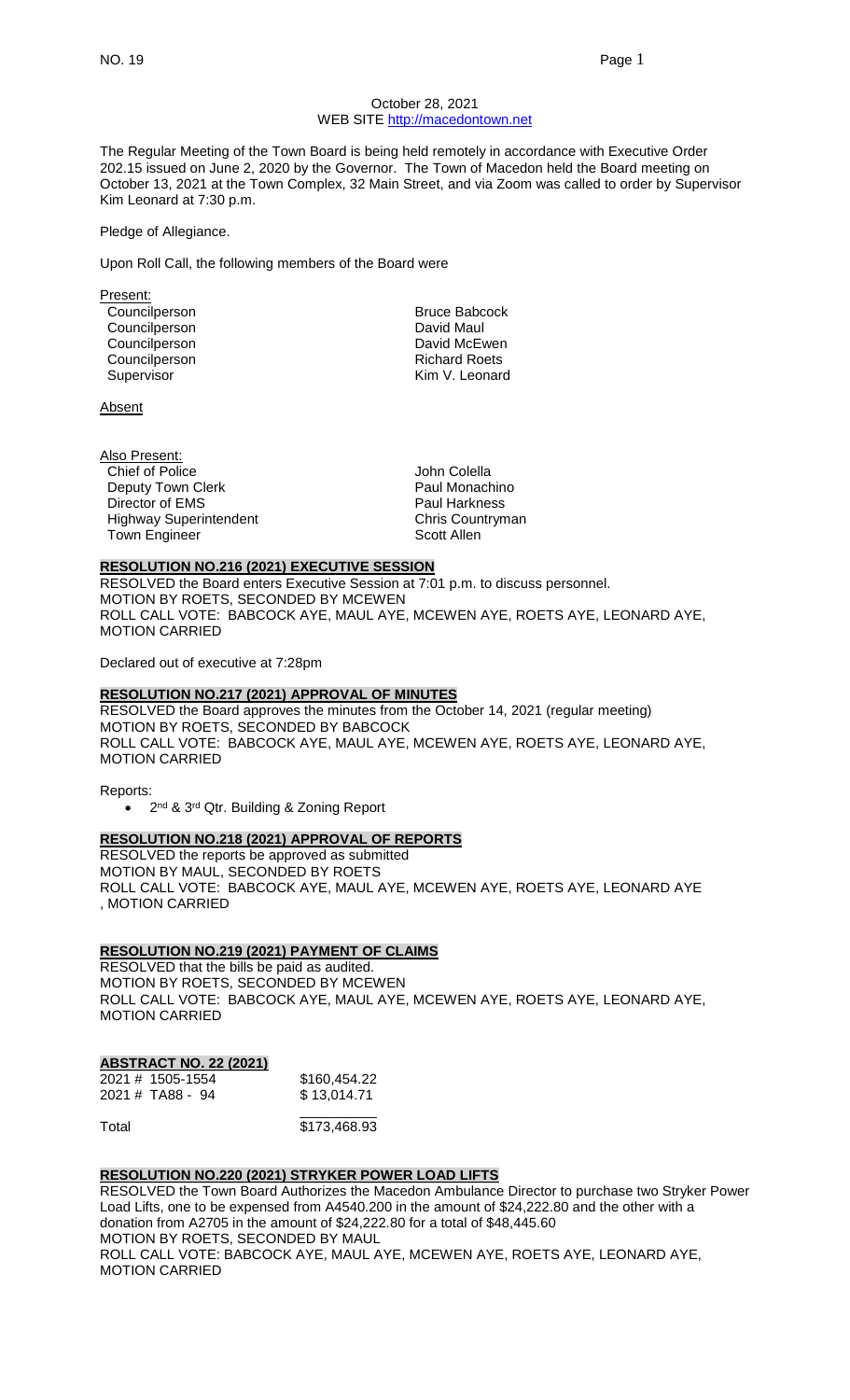## **7:40 PUBLIC HEARING – PRELIMINARY BUDGET**

## **RESOLUTION NO.221 (2021) READING OF THE LEGAL NOTICE WAIVED**

RESOLVED that reading of the legal notice published in the October 16, 2021 issue of the Times be waived. MOTION BY ROETS, SECONDED BY MCEWEN ROLL CALL VOTE: BABCOCK AYE, MAUL AYE, MCEWEN AYE, ROETS AYE, LEONARD AYE, MOTION CARRIED

#### PUBLIC HEARING IS NOW OPEN

A resident asked the question to the Board to explain whether the revenue from the village dissolution grant is applied to the Special District Fund or to the Townwide Fund. The Board explained that the revenue from the stated grant will be applied to the Townwide Fund.

A resident asked the question to the Board to explain why the Prior Year cell in the Budget Summary chart was left blank for Water District – Hamlet. The Board explained that was left blank because residence pay for that Water Project through their Water Capital Charge Bill, and not through their taxes.

A resident asked the question to the Board to explain why the budget in Line 63- Buildings, Account Number A 1620.100, has increased by \$49,332. The Board explained that the increase is due to the fact that personnel who were being paid through the Highway fund in the previous year, are now being paid through the Buildings fund. Any Account number ending in .100 is reserved for personnel salary. The increase is also due to the fact that there will be a 5% increase in salaries in the upcoming year.

A resident asked the question to the Board to explain why the budget in Line 103- Ambulance- Townwide, Account Number A 4540.100, has increase by \$49,920. The Board explained that just like Line 63, Line 103 refers to salaries. The Town has decided to raise the salaries for their providers. The resident then followed up with the question as to if that previous answer was also applied to Line 120- Parks, Account Number A 7110.100. The Board confirmed.

A resident asked the question to the Board to explain the Master Plan since it was never been in the budget before. The Board responded by stating that the Master Plan has been in the budget before, just not in the previous year's budget. The Town Engineer, Scott Allen, added to the Board's answer by stating that the last Mater Plan was budgeted in 1999 and is well overdue.

A resident asked the question to the Board as to who will be doing the Master Plan. The Town Engineer explained that the Town will be seeking qualifications from a Consultant to help guide them through the process. He continued by stating that Town Staff will work hand in hand with the Consultant. Also, there is typically a Citizens Advisory Group who will meet with the Town Staff and Consultant throughout the process.

All persons desiring to be heard, having heard residents, the public hearing was closed.

## **RESOLUTION NO.222 (2021) PUBLIC HEARING IS CLOSED**

RESOLVED that the Public Hearing be closed at 9:31 p.m. MOTION BY ROETS, SECONDED BY MCEWEN ROLL CALL VOTE: BABCOCK AYE, MAUL AYE, MCEWEN AYE, ROETS AYE, LEONARD AYE, MOTION CARRIED

**RESOLUTION NO.223 (2021) BUDGET ADOPTED**

RESOLVED that the Town of Macedon Budget for the year 2022 be adopted. MOTION BY ROETS, SECONDED BY MAUL ROLL CALL VOTE: BABCOCK AYE, MAUL AYE, MCEWEN AYE, ROETS AYE, LEONARD AYE, MOTION CARRIED

# **8:10 P.M. PUBLIC HEARING – FARMINGTON VOLUNTEER FIRE ASSOCIATION, INC. FIRE PROTECTION SERVICE CONTRACT**

**RESOLUTION NO.224 (2021) THE READING OF THE LEGAL NOTICE**

RESOLVED the reading of the legal notice published in the October 16, 2021 issue of the Times be waived. MOTION BY ROETS, SECONDED BY MCEWEN ROLL CALL VOTE: BABCOCK AYE, MAUL AYE, MCEWEN AYE, ROETS AYE, LEONARD AYE, MOTION CARRIED

PUBLIC HEARING IS NOW OPEN

-Having heard no Public Comment

#### **RESOLUTION NO.225 (2021) PUBLIC HEARING CLOSED**

RESOLVED the Public Hearing be closed at 8:13pm MOTION BY MAUL, SECONDED BY ROETS ROLL CALL VOTE: BABCOCK AYE, MAUL AYE, MCEWEN AYE, ROETS AYE, LEONARD AYE, MOTION CARRIED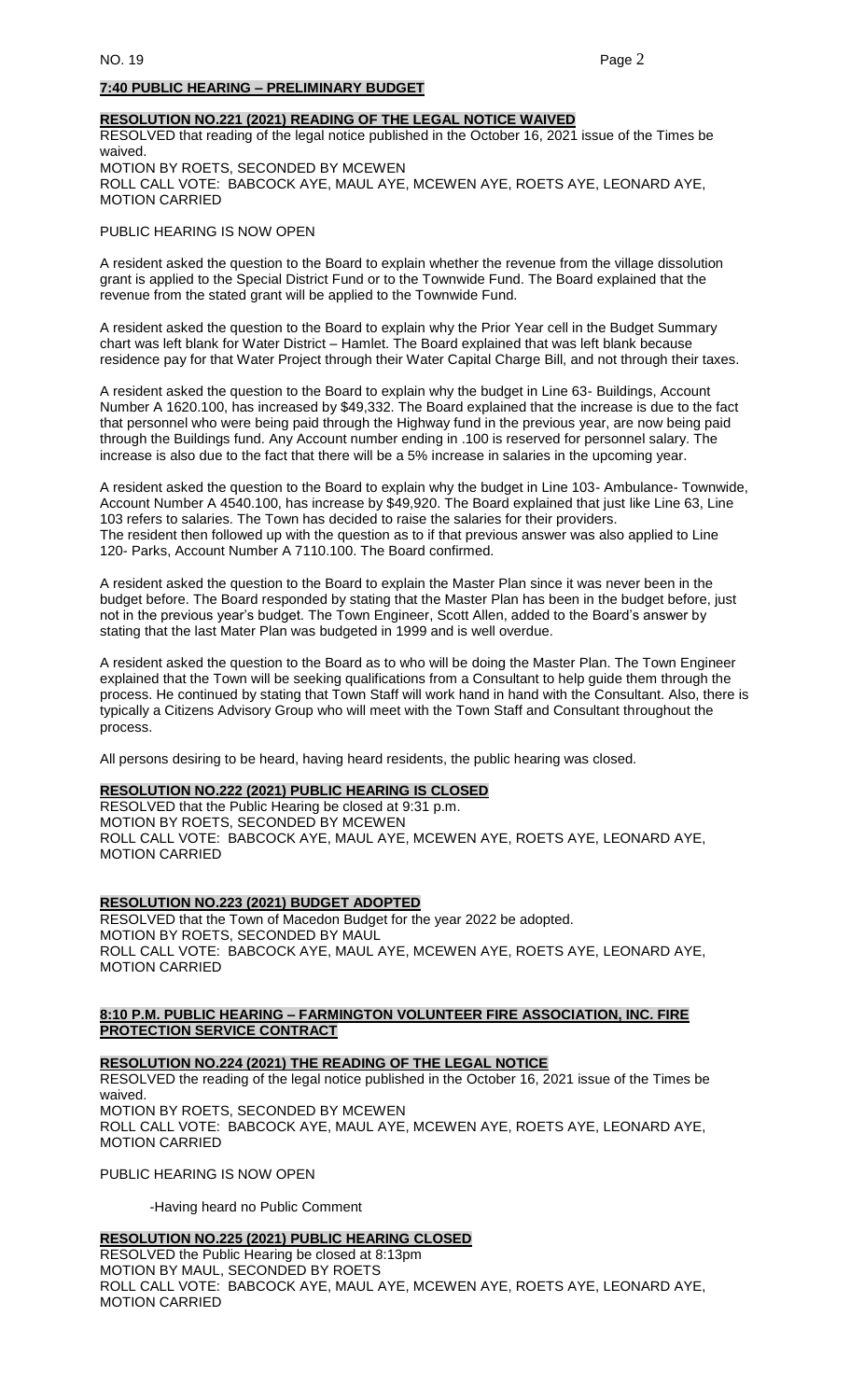#### **RESOLUTION NO.226 (2021) FARMINGTON VOLUNTEER FIRE ASSOCIATION, INC CONTRACT APPROVED**

RESOLVED that the Town Board approves the fire protection contract with the Farmington Volunteer Fire Association, Inc. in the amount of \$44,720 for the calendar year 2022. MOTION BY MCEWEN, SECONDED BY ROETS ROLL CALL VOTE: BABCOCK AYE, MAUL AYE, MCEWEN AYE, ROETS AYE, LEONARD AYE, MOTION CARRIED

# **8:15 PUBLIC HEARING – MACEDON CENTER VOLUNTEER FIREMEN'S ASSOCIATION CONTRACT - SOUTH**

## **RESOLUTION NO.227 (2021) THE READING OF THE LEGAL NOTICE WAIVED**

RESOLVED that reading of the legal notice published in the October 16, 2021 issue of the Times be waived. MOTION BY MCEWEN, SECONDED BY ROETS

ROLL CALL VOTE: BABCOCK AYE, MAUL AYE, MCEWEN AYE, ROETS AYE, LEONARD AYE, MOTION CARRIED

PUBLIC HEARING IS NOW OPEN

-Having heard no Public Comment

# **RESOLUTION NO.228 (2021) PUBLIC HEARING CLOSED**

RESOLVED that the Public Hearing be closed at 8:17p.m. MOTION BY MCEWEN, SECONDED BY ROETS ROLL CALL VOTE: BABCOCK AYE, MAUL AYE, MCEWEN AYE, ROETS AYE, LEONARD AYE, MOTION CARRIED

## **RESOLUTION NO.229 (2021) MACEDON CENTER VOLUNTEER FIREMEN'S ASSOCIATION CONTRACT APPROVED**

RESOLVED that the Board approves the fire protection agreement with Macedon Center Volunteer Firemen's Association Inc. in the amount of \$25,075 for the calendar year 2022. MOTION BY ROETS, SECONDED BY MCEWEN

ROLL CALL VOTE: BABCOCK AYE, MAUL AYE, MCEWEN AYE, ROETS AYE, LEONARD AYE, MOTION CARRIED

With time still remaining until the start of the 8:20 Public Hearing, a resident asked the question to the Board as to who will take the lead on the Master Plan. The Town Engineer answered by stating that he (the Town Engineer) will most likely take the lead, but they will be talking to a Consultant. He continued by stating that the process for the Master Plan is lengthy and they do not want to get ahead of themselves.

# **8:20 PUBLIC HEARING – MACEDON CENTER VOLUNTEER FIREMEN'S ASSOCIATION CONTRACT - NORTH**

# **RESOLUTION NO.230 (2021) THE READING OF THE LEGAL NOTICE WAIVED**

RESOLVED that reading of the legal notice published in the October 16, 2021 issue of the Times be waived. MOTION BY MCEWEN, SECONDED BY ROETS

ROLL CALL VOTE: BABCOCK AYE, MAUL AYE, MCEWEN AYE, ROETS AYE, LEONARD AYE, MOTION CARRIED

# PUBLIC HEARING IS NOW OPEN

A resident asked the question to the Board as to if the Board knew how the change in the budget for the Fire Department this year compares to the change in budgets before the Village had dissolved. The Board answered by stating that they do not have that information in front of them at the moment. Those budgets would be from before 2017. If the resident would like that information, the resident would have to call Supervisor Leonard at a different date so she could answer that question. All of the budgets are on file, but the Board did not have those at the time.

**RESOLUTION NO.231 (2021) PUBLIC HEARING CLOSED** RESOLVED that the Public Hearing be closed at 8:23 p.m. MOTION BY ROETS, SECONDED BY MCEWEN ROLL CALL VOTE: BABCOCK AYE, MAUL AYE, MCEWEN AYE, ROETS AYE, LEONARD AYE, MOTION CARRIED

# **RESOLUTION NO.232 (2021) MACEDON CENTER VOLUNTEER FIREMEN'S ASSOCIATION CONTRACT APPROVED**

RESOLVED that the Board approves the fire protection agreement with Macedon Center Volunteer Firemen's Association Inc. in the amount of \$227,082 for the calendar year 2022. MOTION BY MCEWEN, SECONDED BY ROETS

ROLL CALL VOTE: BABCOCK AYE, MAUL AYE, MCEWEN AYE, ROETS AYE, LEONARD AYE, MOTION CARRIED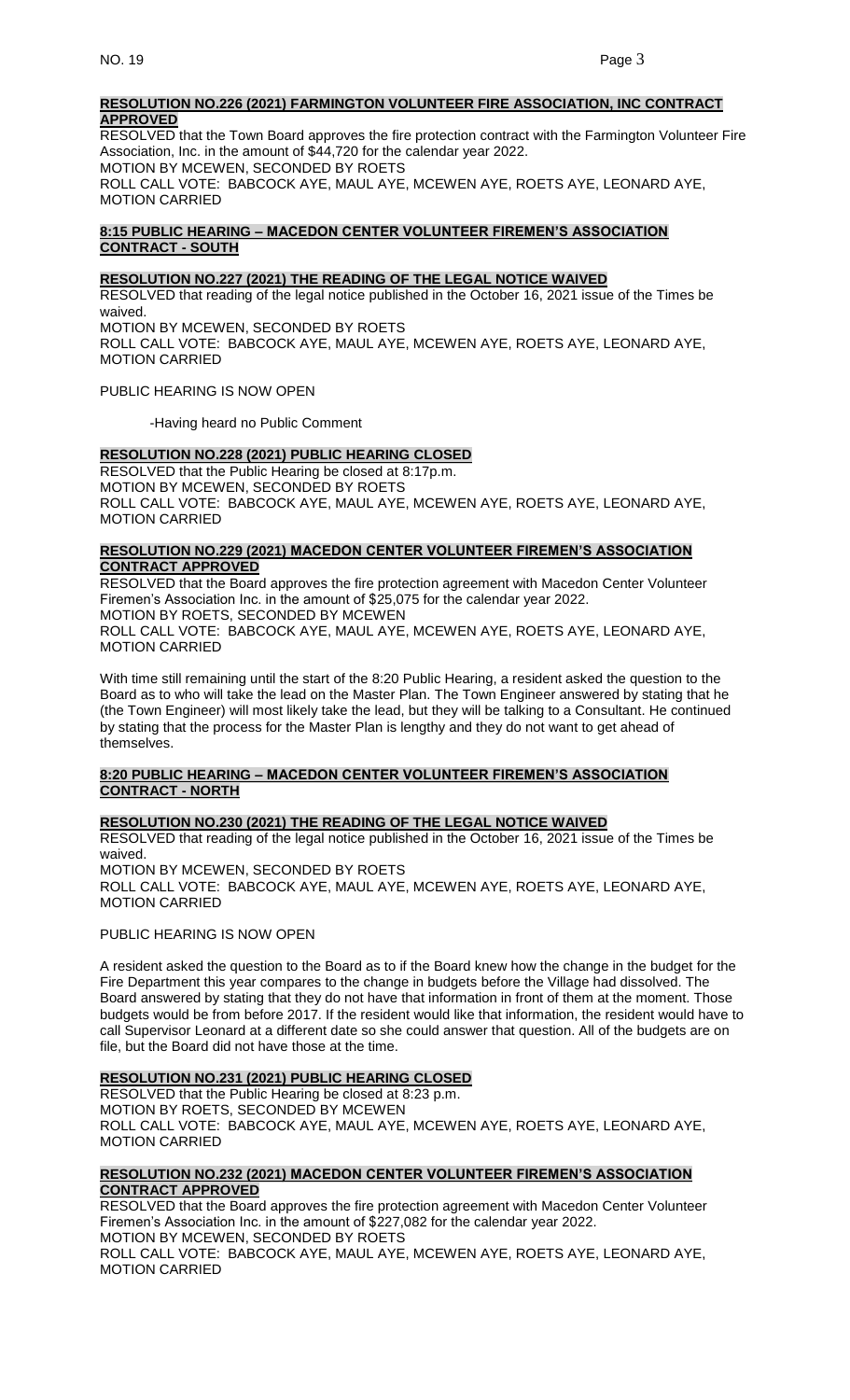## **8:25 PUBLIC HEARING – MACEDON CENTER VOLUNTEER FIREMEN'S ASSOCIATION CONTRACT - HAMLET**

#### **RESOLUTION NO.233 (2021) THE READING OF THE LEGAL NOTICE WAIVED**

RESOLVED that reading of the legal notice published in the October 16, 2021 issue of the Times be waived.

MOTION BY ROETS, SECONDED BY MCEWEN ROLL CALL VOTE: BABCOCK AYE, MAUL AYE, MCEWEN AYE, ROETS AYE, LEONARD AYE, MOTION CARRIED

PUBLIC HEARING IS NOW OPEN

A resident asked the question to the Board as to who's fund the Fire Truck Principal falls into. The Board explained that the Fire Truck Principal is a fire truck payment from the Village of Macedon Fire Department that the Town had to take over after the Village dissolved. The Town Engineer added to the Board's answer by stating that when the Village dissolved, the Village gave the money to the Town to pay off the truck. The Town has the money from the Village in the bank and pays towards the bond every year until the bond expires.

The resident then asked if the Village had sold the truck when it had dissolved. The Town Engineer confirmed that the truck has been sold by the Village.

# **RESOLUTION NO.234 (2021) PUBLIC HEARING CLOSED**

RESOLVED that the Public Hearing be closed at 8:27p.m. MOTION BY ROETS, SECONDED BY MCEWEN ROLL CALL VOTE: BABCOCK AYE, MAUL AYE, MCEWEN AYE, ROETS AYE, LEONARD AYE, MOTION CARRIED

## **RESOLUTION NO.235 (2021) MACEDON CENTER VOLUNTEER FIREMEN'S ASSOCIATION CONTRACT APPROVED**

RESOLVED that the Board approves the fire protection agreement with Macedon Center Volunteer Firemen's Association Inc. in the amount of \$37,863 for the calendar year 2022. MOTION BY MCEWEN, SECONDED BY ROETS ROLL CALL VOTE: BABCOCK AYE, MAUL AYE, MCEWEN AYE, ROETS AYE, LEONARD AYE, MOTION CARRIED

# **8:30 PUBLIC HEARING – SOUTH MACEDON FIRE & RESCUE, INC. - CONTRACT - NORTH**

# **RESOLUTION NO.236 (2021) THE READING OF THE LEGAL NOTICE WAIVED**

RESOLVED that reading of the legal notice published in the October 16, 2021 issue of the Times be waived.

MOTION BY MCEWEN, SECONDED BY ROETS ROLL CALL VOTE: BABCOCK AYE, MAUL AYE, MCEWEN AYE, ROETS AYE, LEONARD AYE, MOTION CARRIED

PUBLIC HEARING IS NOW OPEN

Councilman Maul asked Supervisor Leonard if in the future, the Town could have one contract for each agency (Fire Department) with a list of the Funds of which it is covering. Supervisor Leonard responded by stating that she has already spoken to David (Town Attorney) in regards to that and was told that the Town could not.

# **RESOLUTION NO.237 (2021) PUBLIC HEARING CLOSED**

RESOLVED that the Public Hearing be closed at 8:31 p.m. MOTION BY ROETS, SECONDED BY MCEWEN ROLL CALL VOTE: BABCOCK AYE, MAUL AYE, MCEWEN AYE, ROETS AYE, LEONARD AYE, MOTION CARRIED

**RESOLUTION NO.238 (2021) SOUTH MACEDON FIRE & RESCUE, INC. CONTRACT APPROVED**

RESOLVED that the Board approves the fire protection agreement with South Macedon Fire & Rescue, Inc. in the amount of \$25,075 for the calendar year 2022. MOTION BY ROETS, SECONDED BY MCEWEN

ROLL CALL VOTE: BABCOCK AYE, MAUL AYE, MCEWEN AYE, ROETS AYE, LEONARD AYE, MOTION CARRIED

# **8:35 PUBLIC HEARING – SOUTH MACEDON FIRE & RESCUE, INC. - CONTRACT - SOUTH**

# **RESOLUTION NO.239 (2021) THE READING OF THE LEGAL NOTICE WAIVED**

RESOLVED that reading of the legal notice published in the October 16, 2021 issue of the Times be waived. MOTION BY ROETS, SECONDED BY MCEWEN

ROLL CALL VOTE: BABCOCK AYE, MAUL AYE, MCEWEN AYE, ROETS AYE, LEONARD AYE, MOTION CARRIED

PUBLIC HEARING IS NOW OPEN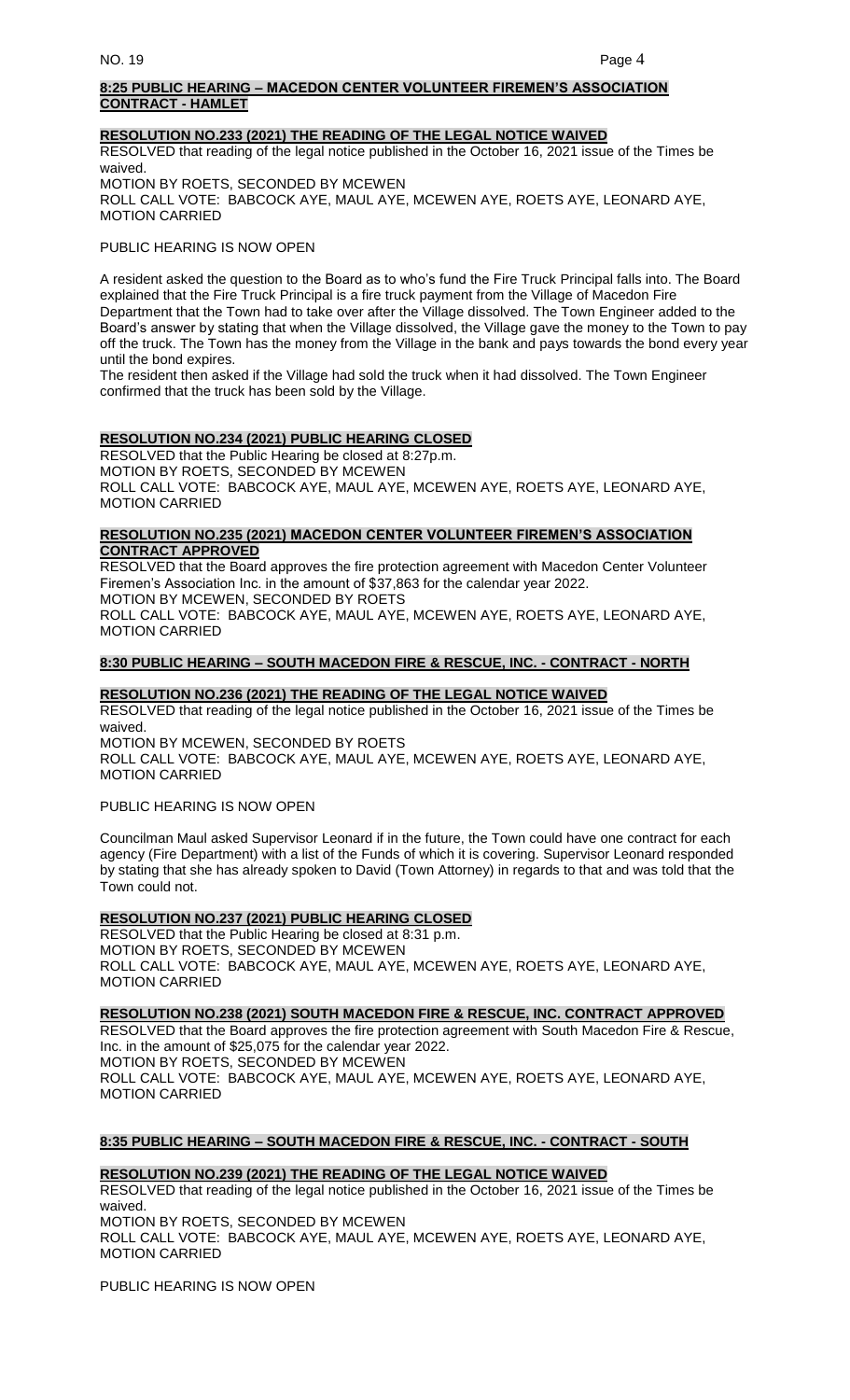-Having heard no Public Comment

#### **RESOLUTION NO.240 (2021) PUBLIC HEARING CLOSED**

RESOLVED that the Public Hearing be closed at 8:37 p.m. MOTION BY ROETS, SECONDED BY MCEWEN ROLL CALL VOTE: BABCOCK AYE, MAUL AYE, MCEWEN AYE, ROETS AYE, LEONARD AYE, MOTION CARRIED

#### **RESOLUTION NO.241 (2021) SOUTH MACEDON FIRE & RESCUE, INC. CONTRACT APPROVED**

RESOLVED that the Board approves the fire protection agreement with South Macedon Fire & Rescue, Inc. in the amount of \$232,208 for the calendar year 2022. MOTION BY BABCOCK, SECONDED BY ROETS

ROLL CALL VOTE: BABCOCK AYE, MAUL AYE, MCEWEN AYE, ROETS AYE, LEONARD AYE, MOTION CARRIED

# **8:40 PUBLIC HEARING – SOUTH MACEDON FIRE & RESCUE, INC. - CONTRACT - HAMLET**

#### **RESOLUTION NO.242 (2021) THE READING OF THE LEGAL NOTICE WAIVED**

RESOLVED that reading of the legal notice published in the October 16, 2021 issue of the Times be waived.

MOTION BY ROETS, SECONDED BY MCEWEN ROLL CALL VOTE: BABCOCK AYE, MAUL AYE, MCEWEN AYE, ROETS AYE, LEONARD AYE, MOTION CARRIED

PUBLIC HEARING IS NOW OPEN

A resident asked the question to the Board as to whether or not the Walworth District should be on the agenda since it is in the budget. The Board responded by explaining that it should not be in the agenda because it is only a Fire District. The Town is told how much they have to put towards the District.

## **RESOLUTION NO.243 (2021) PUBLIC HEARING CLOSED**

RESOLVED that the Public Hearing be closed at 8:42 p.m. MOTION BY MCEWEN, SECONDED BY ROETS ROLL CALL VOTE: BABCOCK AYE, MAUL AYE, MCEWEN AYE, ROETS AYE, LEONARD AYE, MOTION CARRIED

#### **RESOLUTION NO.244 (2021) SOUTH MACEDON FIRE & RESCUE, INC. CONTRACT APPROVED**

RESOLVED that the Board approves the fire protection agreement with South Macedon Fire & Rescue, Inc. in the amount of \$37,863 for the calendar year 2022. MOTION BY ROETS, SECONDED BY MCEWEN ROLL CALL VOTE: BABCOCK AYE, MAUL AYE, MCEWEN AYE, ROETS AYE, LEONARD AYE, MOTION CARRIED

# **8:45 PUBLIC HEARING – SPECIAL ASSESSMENT ROLL MACEDON CONSOLIDATED SEWER DISTRICT NO. 1**

# **RESOLUTION NO.245 (2021) THE READING OF THE LEGAL NOTICE WAIVED**

RESOLVED that reading of the legal notice published in the October 16, 2021 issue of the Times be waived. MOTION BY ROETS, SECONDED BY MCEWEN ROLL CALL VOTE: BABCOCK AYE, MAUL AYE, MCEWEN AYE, ROETS AYE, LEONARD AYE, MOTION CARRIED

PUBLIC HEARING IS NOW OPEN

-Having heard no Public Comment

# **RESOLUTION NO.246 (2021) PUBLIC HEARING CLOSED**

RESOLVED that the Public Hearing be closed at 8:49 p.m. MOTION BY ROETS, SECONDED BY MCEWEN ROLL CALL VOTE: BABCOCK AYE, MAUL AYE, MCEWEN AYE, ROETS AYE, LEONARD AYE, MOTION CARRIED

#### **RESOLUTION NO.247 (2021) ADOPTION OF SPECIAL ASSESSMENT ROLL MACEDON CONSOLIDATED SEWER DISTRICT NO. 1**

WHEREAS, the Town Board duly held a Public Hearing on October 28, 2021 at 8:45 p.m. for the purpose of hearing public comment regarding the proposed annual special assessment roll for Macedon Consolidated Sewer District No. 1;

WHEREAS, the Town Board hereby finds that the special assessment roll assesses the amount of the estimate of expenditures, less the estimate of revenues, on the lots and parcels of land against which the expense of the improvements are to be charged, in proportion as nearly as may be to the benefit which each lot or parcel will derive therefrom; now therefore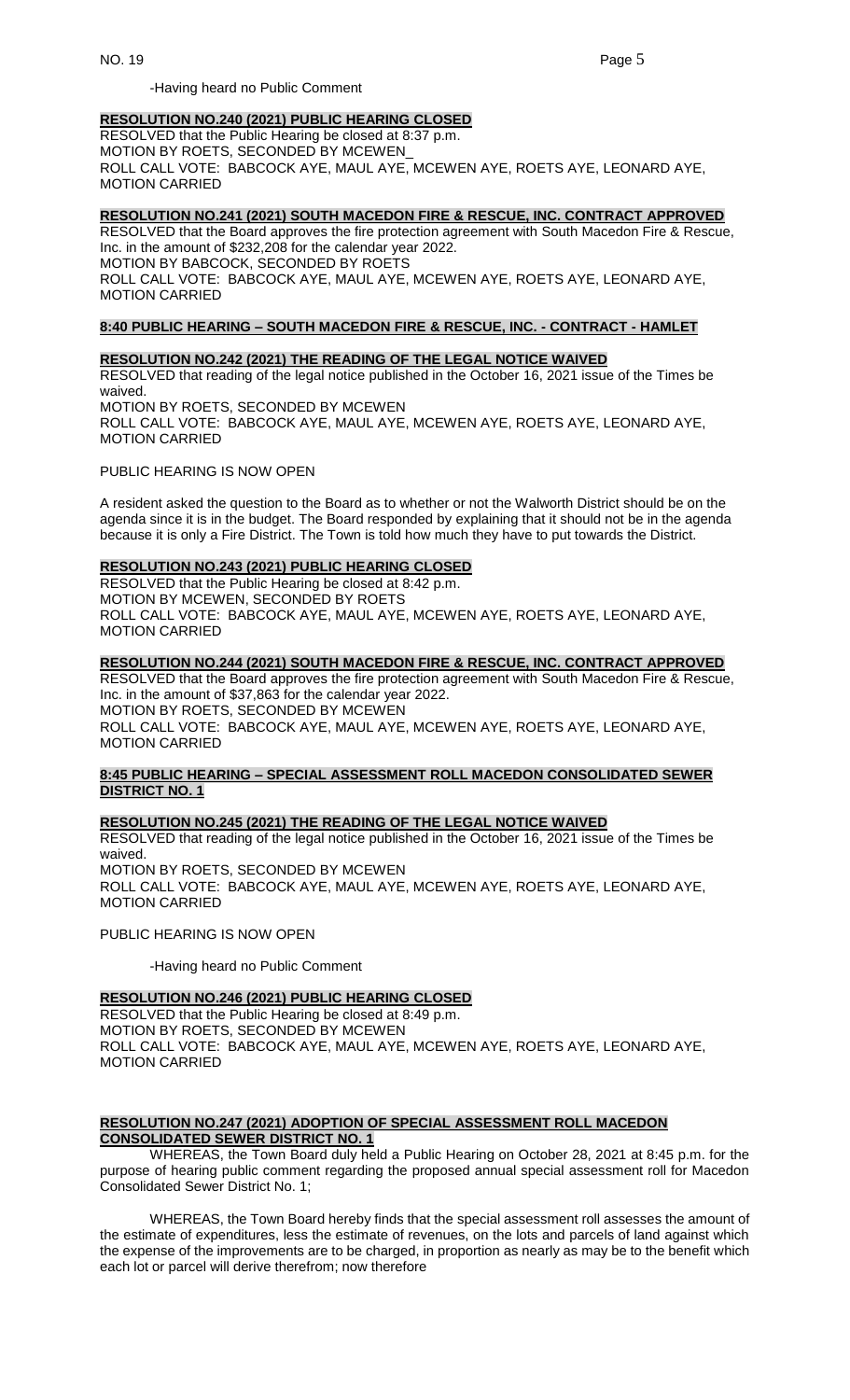BE IT RESOLVED, the Town Board hereby adopts the annual special assessment roll for Macedon Consolidated Sewer District No. 1; and BY ORDER OF THE TOWN BOARD TOWN OF MACEDON Paul Monachino, Deputy Town Clerk Dated: MOTION BY ROETS, SECONDED BY MCEWEN ROLL CALL VOTE: BABCOCK AYE, MAUL AYE, MCEWEN AYE, ROETS AYE, LEONARD AYE, MOTION CARRIED

## **8:50 PUBLIC HEARING – SPECIAL ASSESSMENT ROLL – HAMLET OF MACEDON SEWER DISTRICT**

# **RESOLUTION NO.248 (2021) THE READING OF THE LEGAL NOTICE WAIVED**

RESOLVED that reading of the legal notice published in the October 16, 2021 issue of the Times be waived. MOTION BY ROETS, SECONDED BY MCEWEN ROLL CALL VOTE: BABCOCK AYE, MAUL AYE, MCEWEN AYE, ROETS AYE, LEONARD AYE, MOTION CARRIED

PUBLIC HEARING IS NOW OPEN

-Having heard no Public Comment

# **RESOLUTION NO.249 (2021) PUBLIC HEARING CLOSED**

RESOLVED that the Public Hearing be closed at 8:52p.m. MOTION BY ROETS, SECONDED BY MCEWEN ROLL CALL VOTE: BABCOCK AYE, MAUL AYE, MCEWEN AYE, ROETS AYE, LEONARD AYE, MOTION CARRIED

## **RESOLUTION NO.250 (2021) ADOPTION SPECIAL ASSESSMENT ROLL –HAMLET OF MACEDON SEWER DISTRICT**

WHEREAS, the Town Board duly held a Public Hearing on October 28, 2021 at 8:50 p.m. for the purpose of hearing public comment regarding the proposed annual special assessment roll for the Hamlet of Macedon Sewer District;

WHEREAS, the Town Board hereby finds that the special assessment roll assesses the amount of the estimate of expenditures, less the estimate of revenues, on the lots and parcels of land against which the expense of the improvements are to be charged, in proportion as nearly as may be to the benefit which each lot or parcel will derive therefrom; now therefore

BE IT RESOLVED, the Town Board hereby adopts the annual special assessment roll for the Hamlet of Macedon Sewer District; and

BY ORDER OF THE TOWN BOARD TOWN OF MACEDON Paul Monachino, Deputy Town Clerk Dated:

MOTION BY MCEWEN, SECONDED BY ROETS ROLL CALL VOTE: BABCOCK AYE, MAUL AYE, MCEWEN AYE, ROETS AYE, LEONARD AYE, MOTION CARRIED

## **8:55 PUBLIC HEARING – SPECIAL ASSESSMENT ROLL GANANDA SEWER DISTRICT NO. 1**

#### **RESOLUTION NO.251 (2021) THE READING OF THE LEGAL NOTICE WAIVED**

RESOLVED that reading of the legal notice published in the October 16, 2021 issue of the Times be waived. MOTION BY ROETS, SECONDED BY MCEWEN ROLL CALL VOTE: BABCOCK AYE, MAUL AYE, MCEWEN AYE, ROETS AYE, LEONARD AYE, MOTION CARRIED

#### PUBLIC HEARING IS NOW OPEN

-Having heard no Public Comment

# **RESOLUTION NO.252 (2021) PUBLIC HEARING CLOSED**

RESOLVED that the Public Hearing be closed at 8:58 p.m. MOTION BY ROETS, SECONDED BY MCEWEN ROLL CALL VOTE: BABCOCK AYE, MAUL AYE, MCEWEN AYE, ROETS AYE, LEONARD AYE, MOTION CARRIED

## **RESOLUTION NO.253 (2021) ADOPTION OF SPECIAL ASSESSMENT ROLL – GANANDA SEWER DISTRICT NO. 1**

WHEREAS, the Town Board duly held a Public Hearing on October 28, 2021 at 8:55 p.m. for the purpose of hearing public comment regarding the proposed annual special assessment roll for Gananda Sewer District No. 1;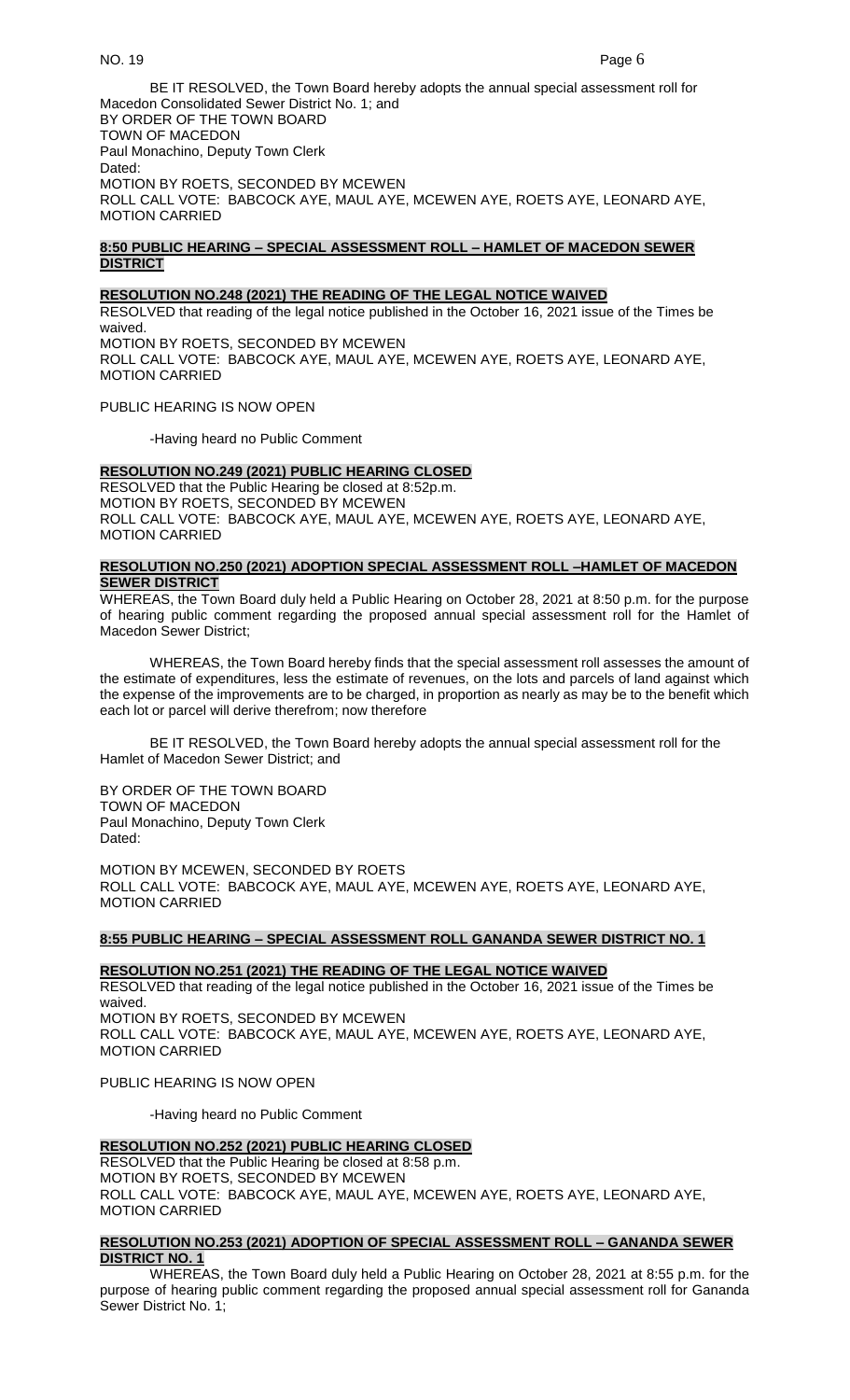WHEREAS, the Town Board hereby finds that the special assessment roll assesses the amount of the estimate of expenditures, less the estimate of revenues, on the lots and parcels of land against which the expense of the improvements are to be charged, in proportion as nearly as may be to the benefit which each lot or parcel will derive therefrom; now therefore

BE IT RESOLVED, the Town Board hereby adopts the annual special assessment roll for Gananda Sewer District No. 1; and

BY ORDER OF THE TOWN BOARD TOWN OF MACEDON Paul Monachino, Deputy Town Clerk Dated:

MOTION BY BABCOCK, SECONDED BY ROETS ROLL CALL VOTE: BABCOCK AYE, MAUL AYE, MCEWEN AYE, ROETS AYE, LEONARD AYE, MOTION CARRIED

#### **RESOLUTION NO.254 (2021) AUDIT OF COURT BOOKS**

RESOLVED the Town Board authorizes the Supervisor to contact the Bonadio Group to audit Judge Crowley's books no later than November 10, 2021. MOTION BY MAUL, SECONDED BY MCEWEN ROLL CALL VOTE: BABCOCK AYE, MAUL AYE, MCEWEN AYE, ROETS AYE, LEONARD AYE, MOTION CARRIED

# **Roundtable/discussion**

A resident asked the Board in the future to add a column to the summary chart that would allow residents to calculate what their tax bill will look like for the year. The Board responded by stating that the last three columns in the summary chart show what the tax rate was last year compared to this year, and the difference between the two years.

A resident asked the Board how much longer and how much more does the Town owe Waste Management. The Board responded by stating that they are working on a new contract with Waste Management and the details of that contract cannot be released to the public until finalized.

A resident asked the question to the Board to explain why the budget in Line 432- Hamlet Sidewalk Labor, Account Number SV 5410.100, has increase. The Board explained that the budget has not increased, the salaries have just been moved to the correct fund.

A resident asked the question to the Board to explain why the budget in Line 479-Street Lighting, Account Number SL5 5182.400, has increase. The Board explained that when the Village was dissolving, they left money for the Town to help pay for the lighting. However, the Town was told the incorrect amount to pay so they have been paying the full bill, but not using the correct funds to pay that bill in its entirety.

A resident asked the Board why the fund balance for the Gananda Sewer District was zero. The Board explained that the fund balance for the Gananda Sewer District is paid by the Town of Walworth.

A resident asked the question to the Board to explain why people in Gananda pay for a sidewalk when they do not have a sidewalk, while people in the village who do not have a sidewalk, do not pay. Why is there a difference? The Board explained that when the Village dissolved, the Town Attorney was adamant that only people who have sidewalks in the Village should pay instead of having a Village-wide fee. The resident then stated that the Gananda District should be the same. The Town Engineer, Scott Allen, added that he agrees with what the resident is saying in principle. However, the agreement with the Gananda District was made in 1984 with a different Town Attorney.

A resident asked the Board what is happening with the sidewalk on South Erie Street, and why it has taken so long to complete. The Town Engineer, Scott Allen, responded by stating that next year, the Town is planning to do a major road reconstruction and they did not want to build a new sidewalk that would then be damaged by the large trucks and crane trucks during the reconstruction.

A resident thanked Police Chief, John Colella, for his service. The resident then asked the Board to keep the residents informed with what is taking place in regards to the hiring of the next Chief.

Highway Superintendent, Chris Countryman announced that the E-Waste event that recently had taken place was a success and the Highway Department is planning on doing another one in the future.

Police Chief, John Colella, wanted to inform the residence of the recent break in's that have taken place and to remind everyone to lock their doors.

### **RESOLUTION NO.255 (2021) EXECUTIVE SESSION**

RESOLVED the Board enters Executive Session at 9:41 p.m. to discuss personnel. MOTION BY ROETS, SECONDED BY MCEWEN ROLL CALL VOTE: BABCOCK AYE, MAUL AYE, MCEWEN AYE, ROETS AYE, LEONARD AYE, MOTION CARRIED